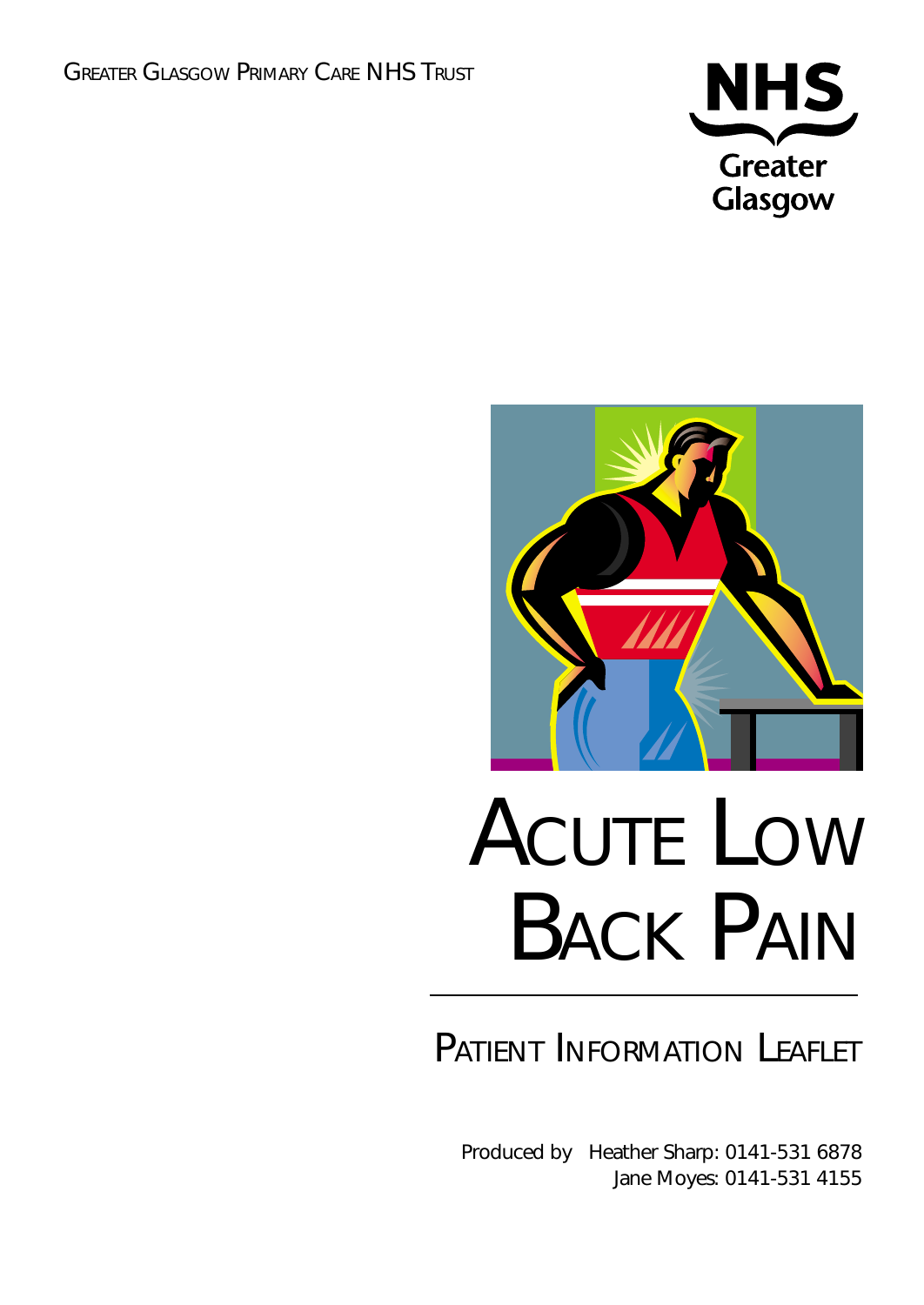## ACUTE LOW BACK PAIN

**This leaflet is based on recent research but because no two back problems present in the same way it is difficult to produce a** *'recipe'* **for care. The following advice will help recovery in the majority of people.**

We know that acute low back pain is often distressing and painful, whether it be your first episode or a recurrence of an exisiting problem. It is very common, affecting 90% of the general population at some time in their life.

#### **Most back pain is not due to any serious damage or disease.**

Whether you have long-standing pain or are suffering form an acute episode, most of the pain comes from the muscles, ligaments and joints in your back - they are simply not working as effectively as they should. Think of your back as being *'out of condition'*. You now need to get it working properly again.

**Your back is designed for movement, therefore, normal activites will not produce any damage. Keeping yourself moving and continuing with most most daily activities will help to keep the muscles and joints working as normally as possible.**

Bed rest for any more than 1-2 days is not advisable. Your joints will become stiff and your muscles will become weaker, making it harder for you to get moving. Getting moving after bed rest may produce a temporary increase in discomfort. Be assured that this is normal and it is important to continue.

**You must stay active. Even when you are sore you can make a start without putting too much stress on your back. Walking, swimming, and doing the exercises advised in this leaflet should all help.**

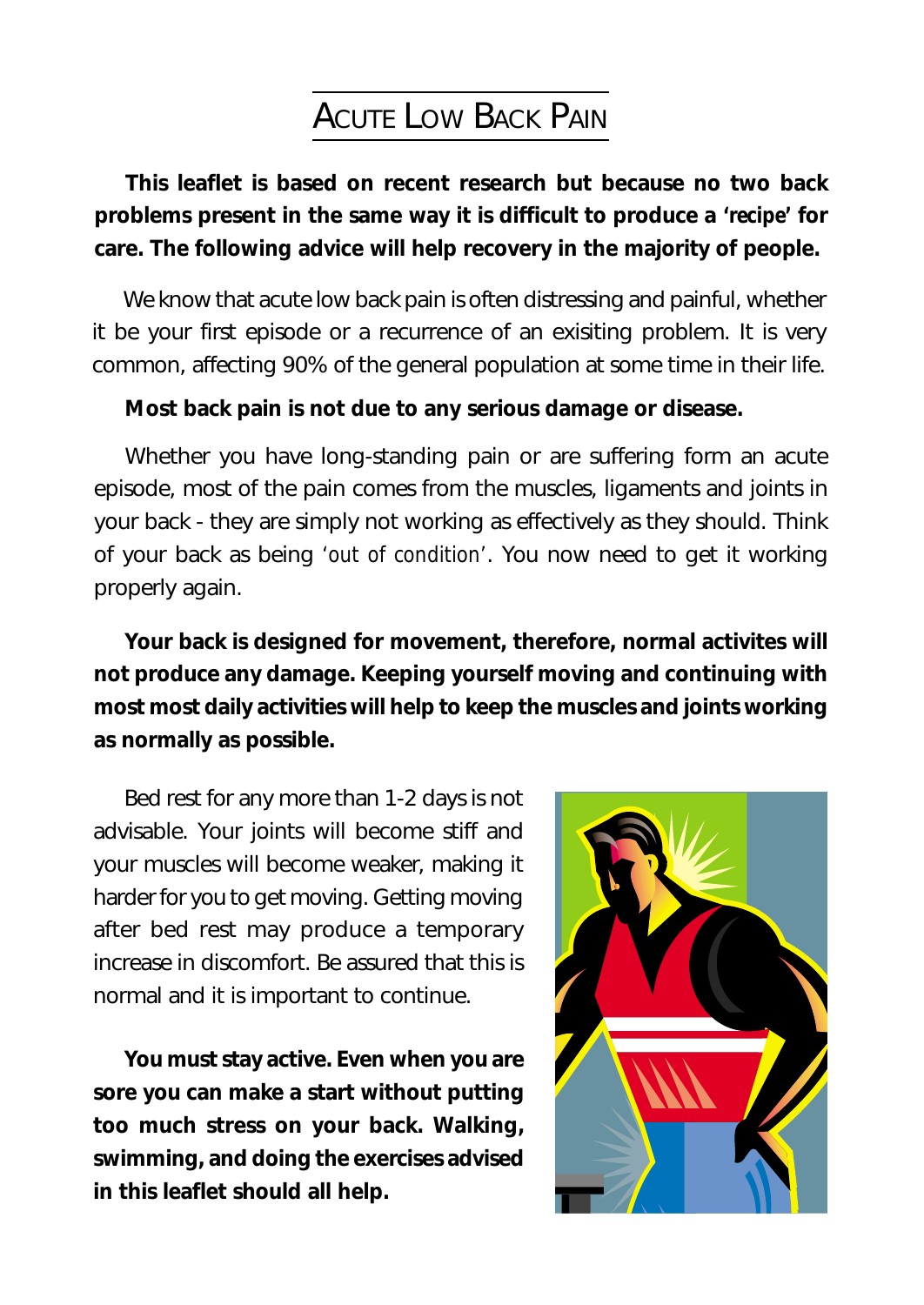Painkillers and anti-inflammatory drugs can help to control the pain initially and so allow you to start moving around normally. Take these as prescribed. Do not wait until the pain becomes out of control.

Heat or cold may provide some short term relief apply hot or cold packs to the affected area for 20 minutes as often as is required and then follow with gentle exercise.

**When in acute pain a firm sleeping surface is best. Avoid sagging mattresses or sofas. Sit/drive as little as possible and then for only short periods, making sure the lordosis (inward curve found at the base of the spine) is maintained and supported either using a small cushion or a rolled up towel.**

**Again, avoid soft, sagging surfaces if you have to sit. In the car for instance it may be necessary to sit on a firm cushion in addition to using a rolled up towel to prevent rounding of your back. Try to avoid staying in one position for longer than 20-30 minutes - keep moving around.**

> Avoid bending and lifting as much as possible until your symptoms settle. Then aim to lift and bend properly by bending your knees and keeping the lower spine straight whilst you gently pull in your lower stomach muscles.

**Research has shown that returning to work as quickly as possible can help your recovery. Your symptoms will settle in time.**

**Whilst this is happening, your aim is to keep yourself moving by taking the medication prescribed and by following the advice and exercises in this leaflet.**